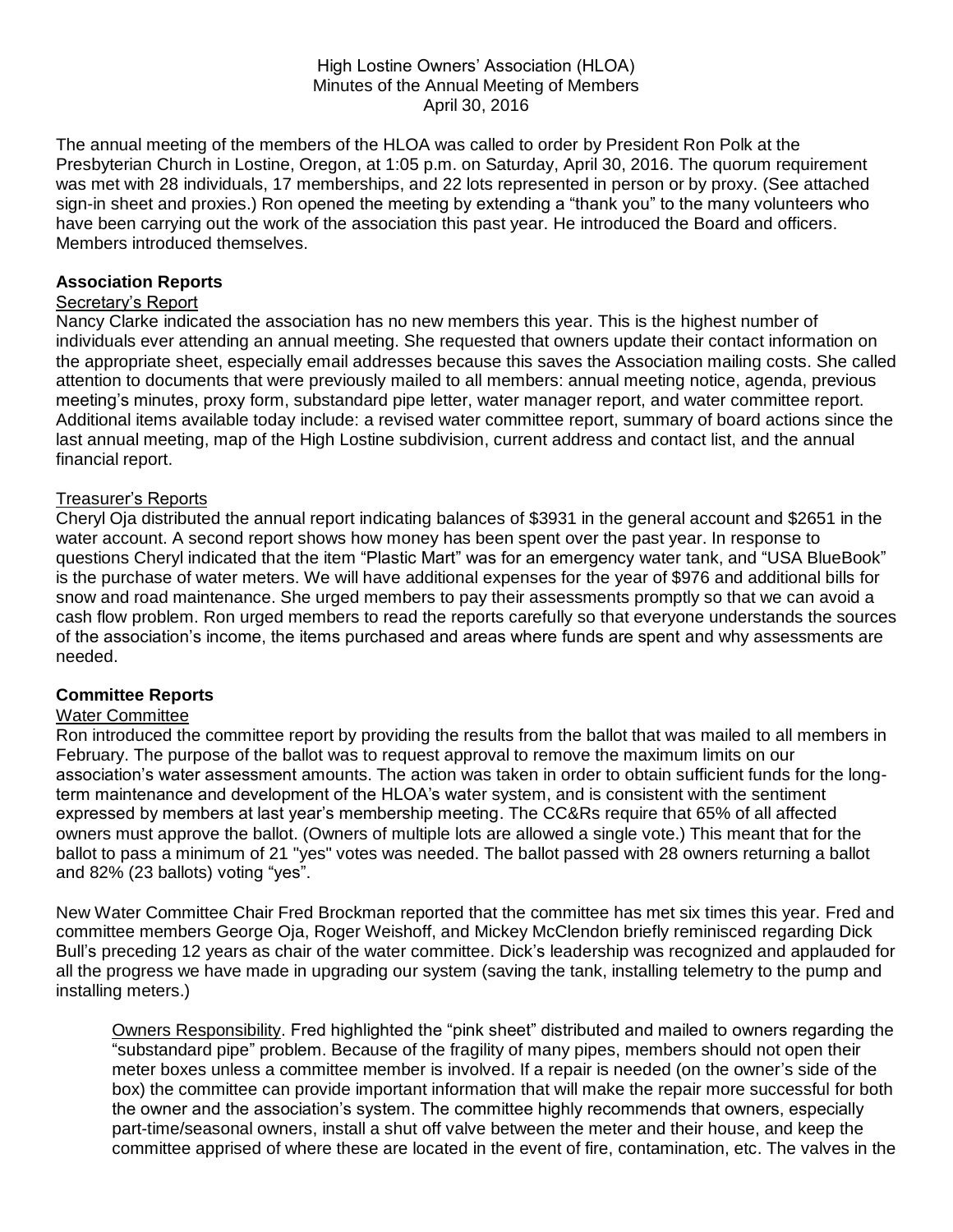meter box must not be used for seasonal water shut off as there is substantial risk of breakage, water loss and the need for expensive repairs.

Past expenses. Fred reviewed highlights of the revised report and encouraged members to read it thoroughly. This mechanism—open transparency at the annual meeting--is how the Board and Water Committee are accountable to the membership for the use of their water system assessment funds. If homeowners have any questions, Fred is available to clarify these issues.

Fred explained that the committee tracks expenses by project and approved budget, which means that the amounts may vary slightly from the Treasurer's reports which are based on cash flow. The two approaches are reconciled twice per year. When the budget was set in 2015 the Association hoped to have a year-end balance of \$2000 to contribute to a reserve fund. We are close at \$1561. He explained that the difference resulted from underestimating the actual costs of the voluntary meter upgrades that were completed this past year. The affected owners voluntarily paid for one-half of the shortfall and the Association paid for the remainder.

Expected expenses. For 2016-2017 the Board has approved a water budget of \$12,700. This will pay for two upgrades: installing an underground electrical line to the reservoir (to establish a reliable connection of the water pump to the reservoir) and installing flushing hydrants on the east legs of the system (to decrease the risk of contamination of the water system). The electrical line is badly needed because our volunteers are making numerous treks through snow to keep the system functioning; a detailed explanation is available on the HLOA website.

The budget also includes \$1500 for unanticipated repairs. The Board hopes that the just approved special assessments and future budgets will contribute \$3000-5000 per year for each of the next ten years into a capital/reserve account.

Planning. The Oregon Association of Water Utilities has been providing highly valuable consultation on priorities for our system. They will be returning for a site visit and full report soon. A second well and a second tank are high priorities. We also must anticipate coming under stricter federal regulations as the Association grows. The ballot that just passed gives the committee and the board the ability to set the rates so that we can prepare for these big capital expenses.

In response to questions Fred clarified that the base rate and the use rate have been set so that the average full-time resident pays approximately twice as much as a non-user. He clarified that the Association owns the meters even though the owner pays for it. (This is how most utilities work.)

### Water System Manager

Bobbie Bull reported that "Liaisons to the State" would be a better title than "Manager". She and Gaye Behnke have been trained to collect and submit water samples to test for coliform bacteria, such as E.coli. All quarterly reports were good this year.) The Water Managers also keep the registry of the number of HLOA water connections, which determines when we will switch from state to federal regulations. Bobbie and Gaye strongly encourage some new owners to get trained and become back-ups for this important function.

Bobbie emphatically thanked all the members of the water committee for the extensive time they contribute to planning and maintaining the system

### **Guest Speakers**

Board members invited representatives of the US Forest Service to give a presentation about the pending "Lostine Corridor Safety Project" because it may affect our development. Sitka Pence introduced herself as Environmental Coordinator, and Michael McGraw as an intern. She distributed a "Facts and Questions" and discussed the project. Highlights:

 This is a proposed "project" not a "plan". The agency is eager to get these types of projects put on a fast track and completed.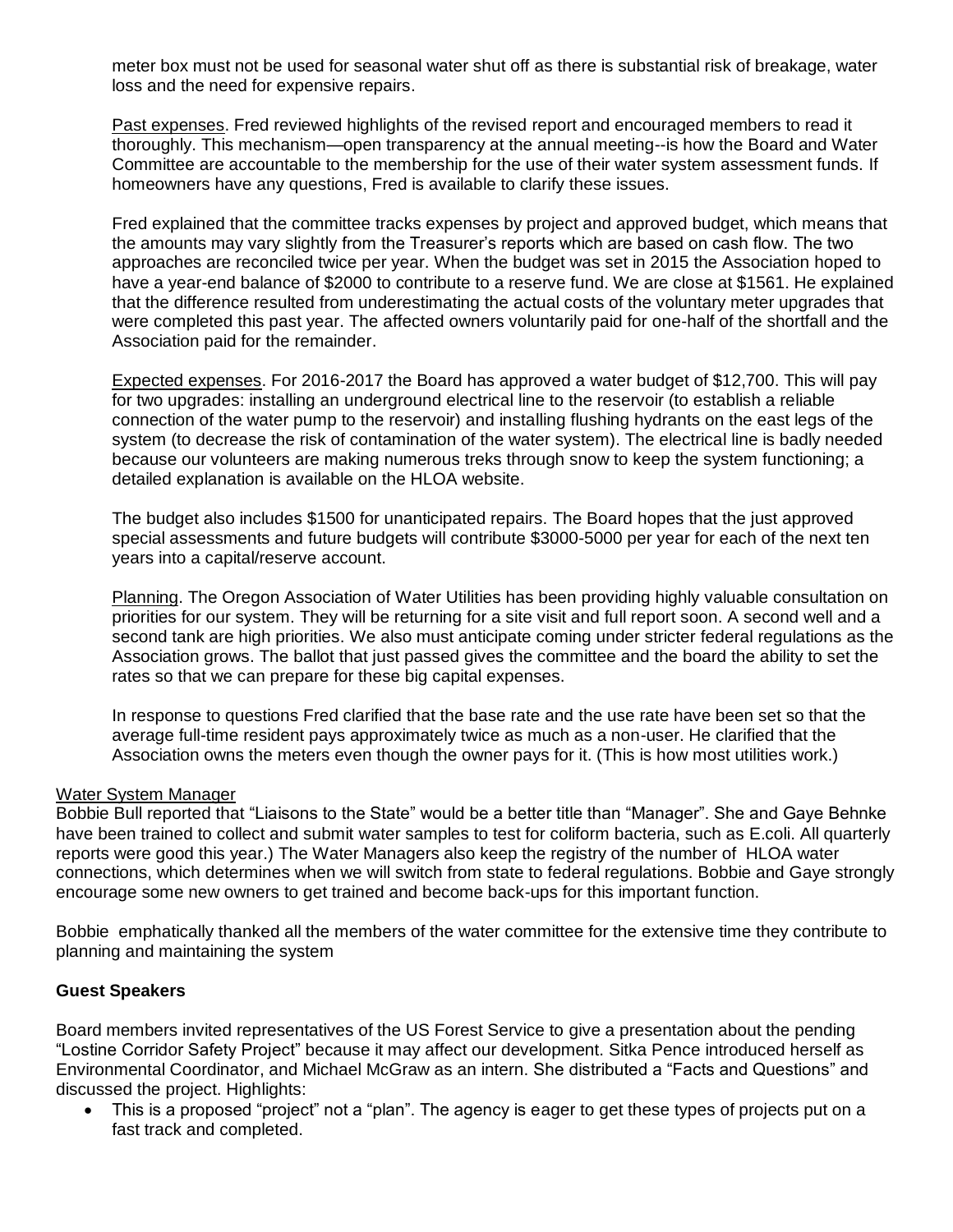- This canyon was identified as a public safety need by the Wallowa County Natural Resources Committee and Wallowa Resources because of its unique resources that would be devastated by fire.
- Work will remove hazard trees in campgrounds and along the roads while maintaining large trees and forest aesthetics.
- USFS will create two-acre "Swiss cheese" pockets of low density vegetation that can be used as spots to get ahead of fire.
- They will thin (9" or smaller) mostly lodgepole trees using stewardship contracts that trade wood for work.
- High priority will be areas next to private land. HLOA private landowners that butt up against national forest will be affected.
- Cut timber from this will get used to generate pulp.
- USFS is reviewing the no-firewood policy that is proposed. A decision still needs further review because of issues of safety and the narrow road through the canyon.
- The project and timeline are not yet finalized. The agency has received many positive responses and is working to identify solutions regarding the negatives. Challenges include regulations regarding the Endangered Species Act; bull trout and two salmon species are relevant. They hope the work will be conducted this winter; "ground proofing" is underway. They hope to conduct land surveys to check boundaries this summer, though this is dependent on the BLM speeding up their normal process.

Owners clarified that HLOA has four lots that share a Forest Service border that will be affected. All owners would like to be kept informed since this will affect traffic and access. The link for more information is: http://www.fs.usda.gov/detail/wallowa-whitman/news-events/?cid=FSEPRD490761

# **More Committee Reports**

# High Lostine (CC&Rs) and Bylaws Revision

Nancy Clarke reported that she, Ron and Fred have been working on what is being called "The Companion Document." This is an attempt to consolidate everything that our board and committees have done in the last 20 years to implement, and possibly change, the HLOA's CC&Rs (conditions, covenants and restrictions.) It puts policies and procedures that we have adopted over the years into one document, and adds call-out boxes that capture ideas that were generated by the CC&R revision committee, but have not been adopted. The good news is:

- This makes it much easier to know where we are, that is, what is officially adopted vs. what committee recommendations are still pending.
- It shows that much of the ideas that were proposed as CC&R changes are already incorporated, or can easily be incorporated, as policies or by-laws without the expense and complexity of CC&R changes.
- This consolidation will make it easier to turn this effort over to a next generation of members who want to work on the task.

The bad news is: it has become very long. We are exploring ways to make the document more useful, such as with text hyper-links, indexes or summaries.

The first draft is almost done. The different format of the old ACC section still needs to be reconciled and integrated with the newer material. When completed we will send an announcement and post the document on the website, along with instructions for providing feedback. Next steps will be based on how members respond. Based on that feedback we will see where to go.

# Architectural Control Committee (ACC)

Rick Welch reported that five owners submitted six applications, all of which were approved. These include a small shower room, a garage studio, home additions, and two complete homes. He thanked Pete Morse, Sara Smith and Ron Polk for serving on the committee.

# Weed Committee

Jim Dameron reminded owners that it is growing season, and owners need to be diligent about eradicating official "noxious" weeds. The county program continues to pay 50% of the cost if owners use a certified weed